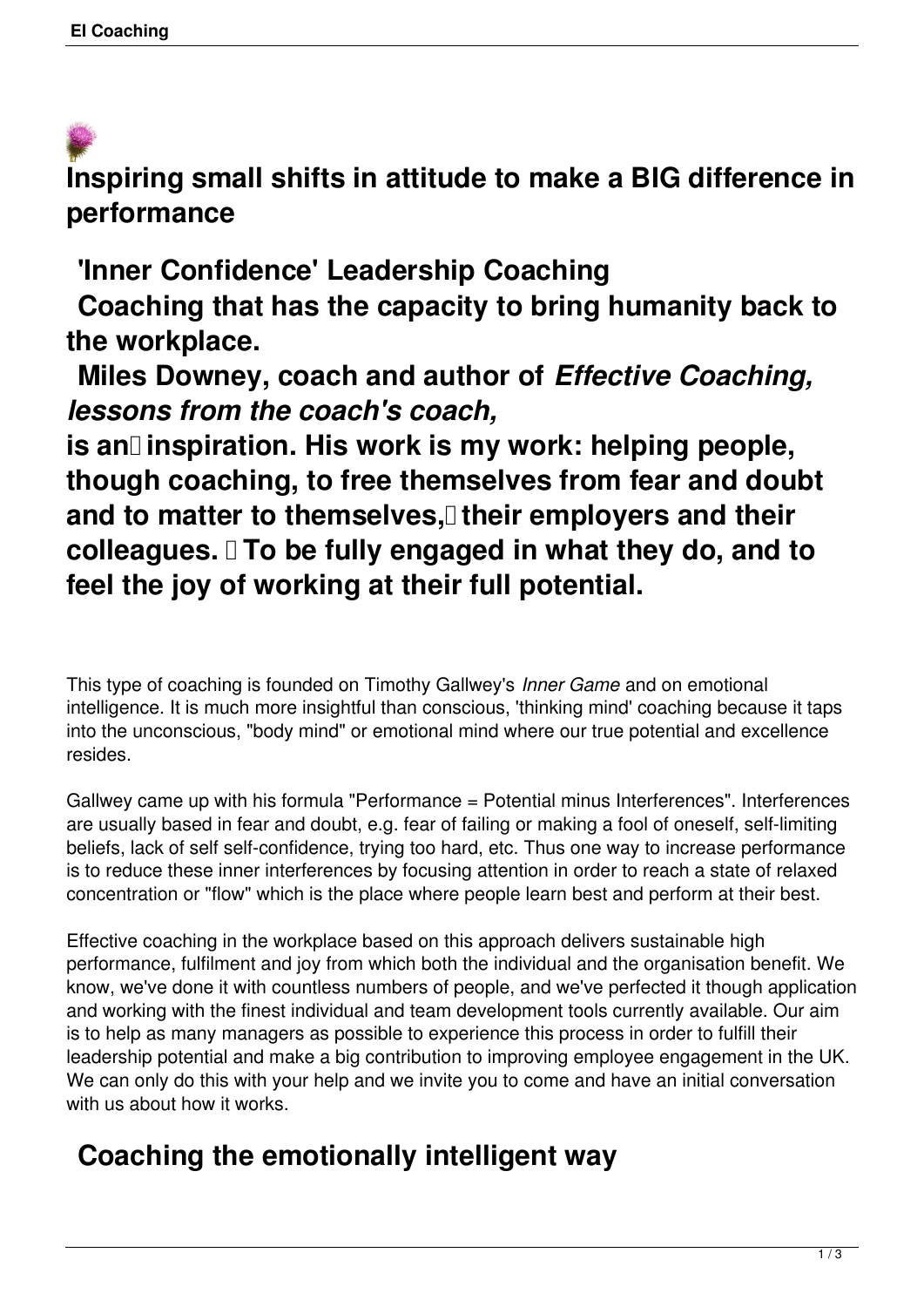

EI-based coaching differs from standard coaching in that it works at both a logical, reasoning level and an emotional awareness level, addressing knowledge, attitude, skills and behavioural habits for sustained learning and development. It is non-judgemental and self-directive, focusing on the principles and practices of emotionally intelligent coaching described by such notable authors Neale, Spencer-Arnold and Wilson in their book *Emotional Intelligence Coaching*, and by Myles Downey in his book

*Effective Coaching, Lessons from the Coach's Coach.*

## **Where funds are limited**

UK-based EI Coach Maureen Bowes of "People Intelligence" has produced three very practical self-coaching guides in the form of a great little book entitled "me  $+$  you  $=$ , 100 ways to work out a formula for success in your personal and professional relationships"; a video series about how to build trust in relationships called "It's all about Relationships"; and a comprehensive package "Towards a Coaching Culture", a series of 10 video shorts, 50+ PDF downloads, including a set of coaching cards, for increasing and improving coaching practice. You can find details of these and many other free and paid-for resources on Maureen's website by clicking this link http://ww w.peopleintelligence.com

And Canada-based British author, speaker and leadership coach Amanda Knight has [recently](http://www.peopleintelligence.com) [fulfilled a lifetime ambition](http://www.peopleintelligence.com) to make affordable her acclaimed development tool, the "Individual Potential Accelerator" or iPA for short, to anyone who aspires to be successful in life, regardless of their financial situation, This consists of an online self-assessment, 20-page personalised report of personal and relationship success factors, an e-workbook based on the report to guide self-development, and an mp3 audio file, all for £20 + vat. So, there is no excuse for any individual or organisation to say they can't afford personal development. They can! Click on this link for details www.ipatool.com